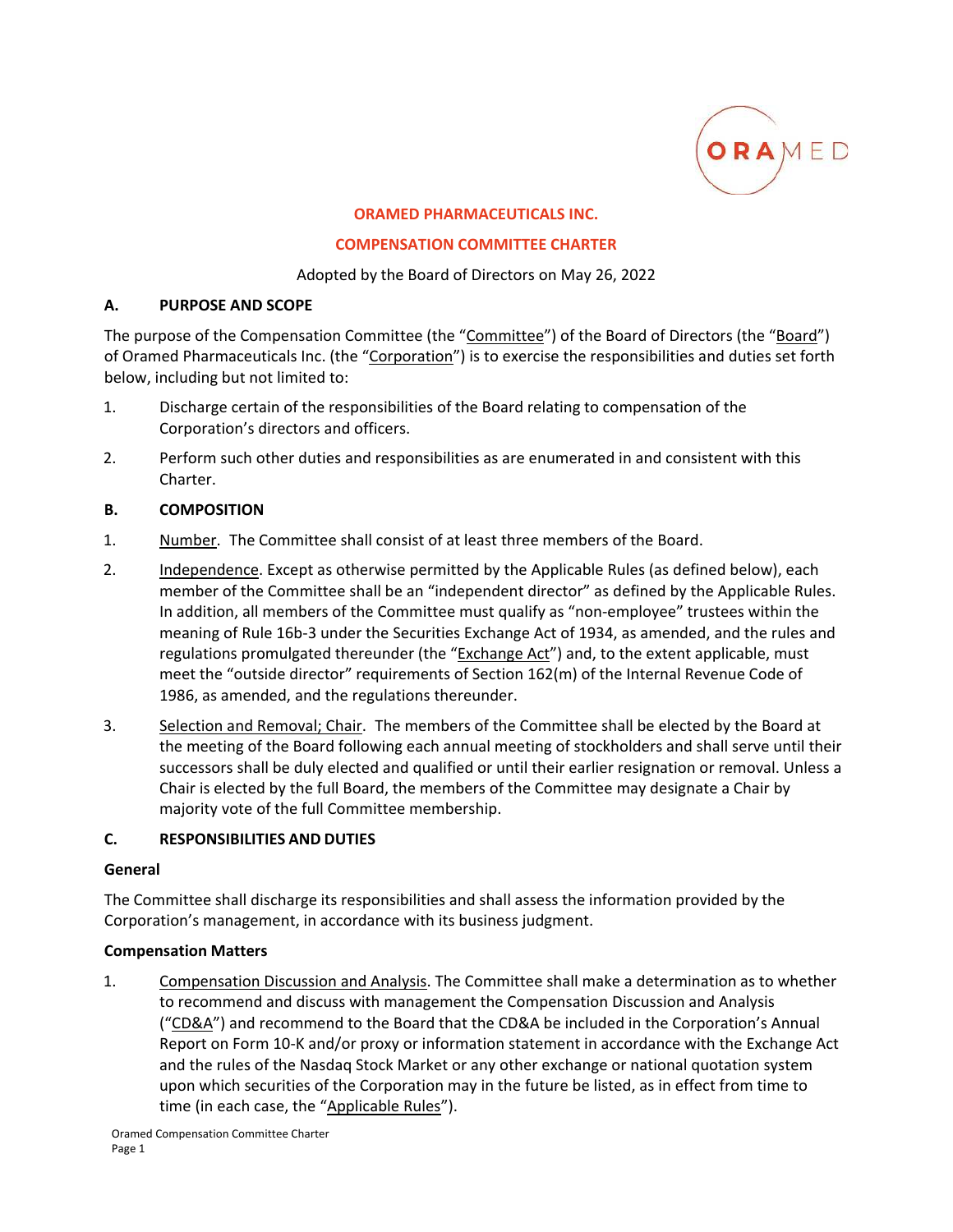- 2. Officer Compensation. The Committee shall review and approve, or recommend for approval by the Board, the compensation of the Corporation's Chief Executive Officer (the "CEO") and the Corporation's other executive officers, including salary, bonus and incentive compensation levels; deferred compensation; executive perquisites; equity compensation (including awards to induce employment); severance arrangements; change‐in‐control benefits and other forms of executive officer compensation. The Committee shall meet without the presence of executive officers when approving or deliberating on CEO compensation but may, in its or their discretion, invite the CEO to be present during the approval of, or deliberations with respect to, other executive officer compensation.
- 3. Plan Recommendations and Approvals. The Committee shall periodically review and make recommendations to the Board with respect to incentive compensation plans and equity based plans. In addition to any recommendation provided by the Committee to the full Board, the Committee shall approve, or recommend for approval by the Board, any tax–qualified, non– discriminatory employee benefit plans (and any parallel nonqualified plans) for which stockholder approval is not sought and pursuant to which options or stock may be acquired by officers, directors, employees or consultants of the Corporation.
- 4. Incentive Plan Administration. The Committee shall have the authority to exercise all rights, authority and functions of the Board under all of the Corporation's stock option, stock incentive, employee stock purchase and other equity based plans, including without limitation, the authority to interpret the terms thereof, to grant options thereunder and to make stock awards thereunder; provided, however, that, except as otherwise expressly authorized to do so by a plan or resolution of the Board, the Committee shall not be authorized to amend any such plan.
- 5. Director Compensation. The Committee shall periodically review and make recommendations to the Board with respect to director compensation.
- 6. Compensation Committee Report on Executive Compensation. The Committee shall prepare for inclusion where necessary in a proxy or information statement of the Corporation or in any other filing with the Securities and Exchange Commission such reports and/or other disclosures as are required by the rules and regulations applicable to such proxies, information statements or other filings.
- 7. Risks. The Committee shall review and consider the incentives and risks associated with the Corporation's compensation policies and practices.
- 8. Frequency of Vote. To the extent Applicable Rules require a vote of the Corporation's stockholders on the approval of the Corporation's executive compensation, the Committee may consider the frequency as to which such a vote should occur in accordance with the Applicable Rules.
- 9. Additional Powers. The Committee shall have such other duties as may be delegated from time to time by the Board.

## **D. PROCEDURES AND ADMINISTRATION**

- 1. Meetings. The Committee shall meet as often as it deems necessary in order to perform its responsibilities. The Committee may also act by unanimous written consent in lieu of a meeting. The Committee shall keep such records of its meetings as it shall deem appropriate.
- 2. Subcommittees. The Committee may form and delegate authority to one or more subcommittees as it deems appropriate from time to time under the circumstances.